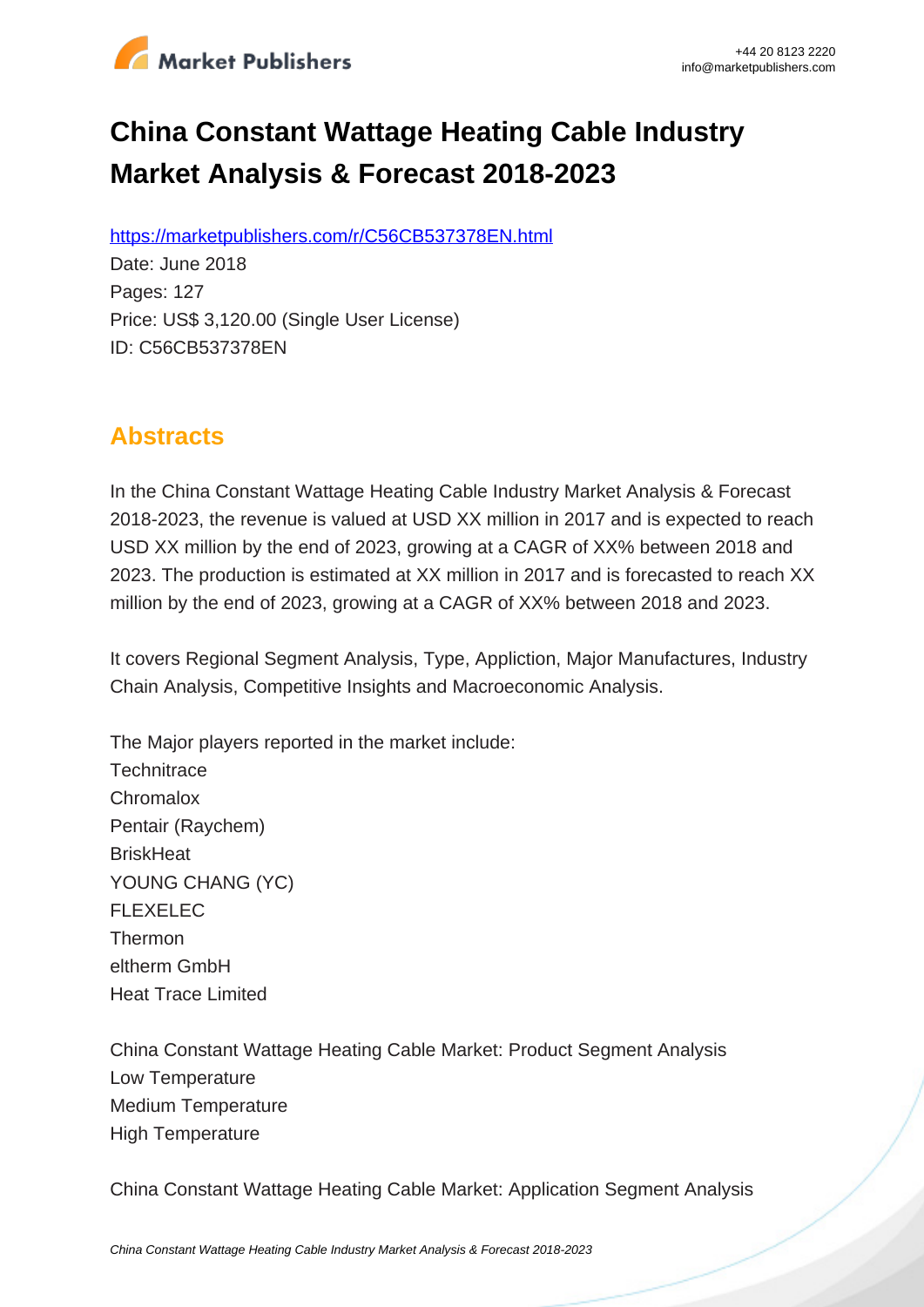

Industrial **Residential Others** 

#### **Reasons for Buying this Report**

This report provides pin-point analysis for changing competitive dynamics

It provides a forward looking perspective on different factors driving or restraining market growth

It provides a six-year forecast assessed on the basis of how the market is predicted to grow

It helps in understanding the key product segments and their future

It provides pin point analysis of changing competition dynamics and keeps you ahead of competitors

It helps in making informed business decisions by having complete insights of market and by making in-depth analysis of market segments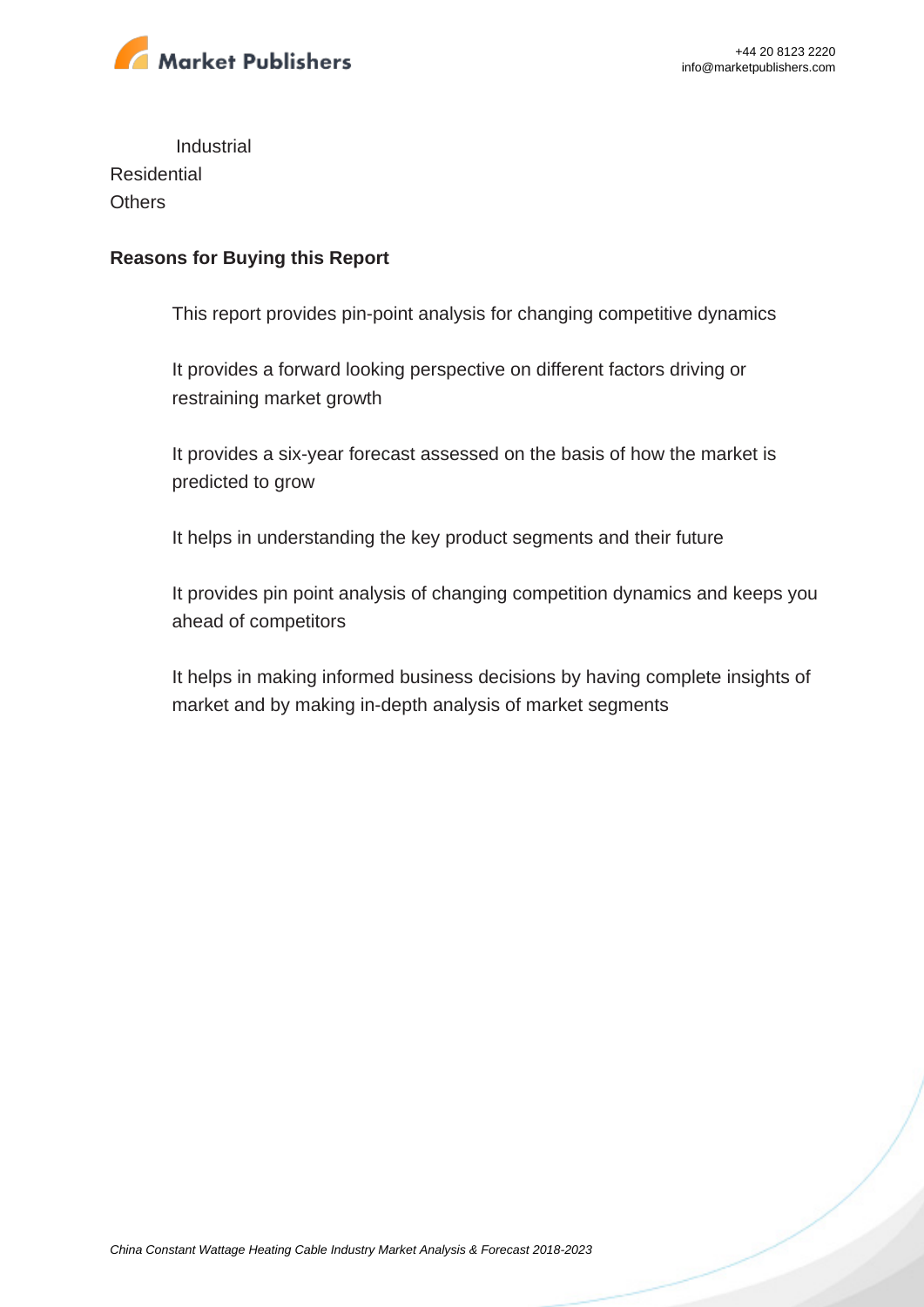

# **Contents**

China Constant Wattage Heating Cable Industry Market Analysis & Forecast 2018-2023

#### **CHAPTER 1 CONSTANT WATTAGE HEATING CABLE MARKET OVERVIEW**

1.1 Product Overview and Scope of Constant Wattage Heating Cable

- 1.2 Constant Wattage Heating Cable Market Segmentation by Type
- 1.2.1 China Production Market Share of Constant Wattage Heating Cable by Low Temperaturen 2017
	- 1.2.1 Low Temperature
	- 1.2.2 Medium Temperature
	- 1.2.3 High Temperature
- 1.3 Constant Wattage Heating Cable Market Segmentation by Application
- 1.3.1 Constant Wattage Heating Cable Consumption Market Share by Application in 2017
	- 1.3.2 Industrial
	- 1.3.3 Residential
	- 1.3.4 Others

1.4 China Market Size Sales (Value) and Revenue (Volume) of Constant Wattage Heating Cable (2013-2023)

# **CHAPTER 2 CHINA ECONOMIC IMPACT ON CONSTANT WATTAGE HEATING CABLE INDUSTRY**

- 2.1 China Macroeconomic Environment Analysis
- 2.1.1 China Macroeconomic Analysis
- 2.1.2 China Macroeconomic Environment Development Trend
- 2.2 Effects to Constant Wattage Heating Cable Industry

# **CHAPTER 3 CHINA CONSTANT WATTAGE HEATING CABLE MARKET COMPETITION BY MANUFACTURERS**

3.1 China Constant Wattage Heating Cable Production and Share by Manufacturers (2016 and 2017)

3.2 China Constant Wattage Heating Cable Revenue and Share by Manufacturers (2016 and 2017)

3.3 China Constant Wattage Heating Cable Average Price by Manufacturers (2016 and 2017)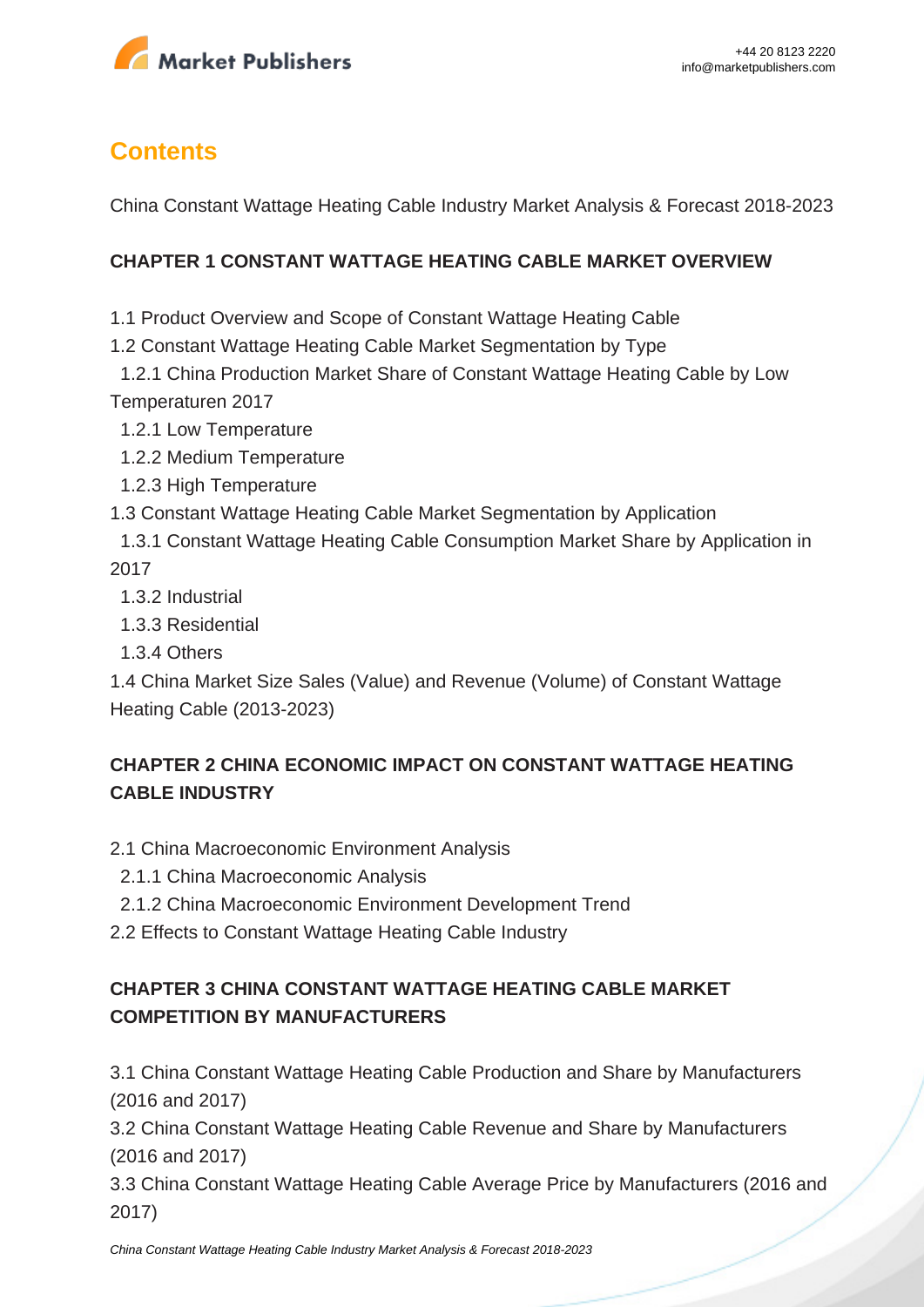

3.4 Manufacturers Constant Wattage Heating Cable Manufacturing Base Distribution, Production Area and Product Type

3.5 Constant Wattage Heating Cable Market Competitive Situation and Trends

3.5.1 Constant Wattage Heating Cable Market Concentration Rate

 3.5.2 Constant Wattage Heating Cable Market Share of Top 3 and Top 5 **Manufacturers** 

3.5.3 Mergers & Acquisitions, Expansion

# **CHAPTER 4 CHINA CONSTANT WATTAGE HEATING CABLE CAPACITY, PRODUCTION, REVENUE, CONSUMPTION, EXPORT AND IMPORT (2013-2018)**

4.1 China Constant Wattage Heating Cable Capacity, Production and Growth (2013-2018)

4.2 China Constant Wattage Heating Cable Revenue and Growth (2013-2018) 4.3 China Constant Wattage Heating Cable Production, Consumption, Export and Import (2013-2018)

# **CHAPTER 5 CHINA CONSTANT WATTAGE HEATING CABLE PRODUCTION, REVENUE (VALUE), PRICE TREND BY TYPE**

5.1 China Constant Wattage Heating Cable Production and Market Share by Type (2013-2018)

5.2 China Constant Wattage Heating Cable Revenue and Market Share by Type (2013-2018)

5.3 China Constant Wattage Heating Cable Price by Type (2013-2018)

5.4 China Constant Wattage Heating Cable Production Growth by Type (2013-2018)

# **CHAPTER 6 CHINA CONSTANT WATTAGE HEATING CABLE MARKET ANALYSIS BY APPLICATION**

6.1 China Constant Wattage Heating Cable Consumption and Market Share by Application (2013-2018)

6.2 China Constant Wattage Heating Cable Consumption Growth Rate by Application (2013-2018)

6.3 Market Drivers and Opportunities

- 6.3.1 Potential Applications
- 6.3.2 Emerging Markets/Countries

#### **CHAPTER 7 CHINA CONSTANT WATTAGE HEATING CABLE MANUFACTURERS**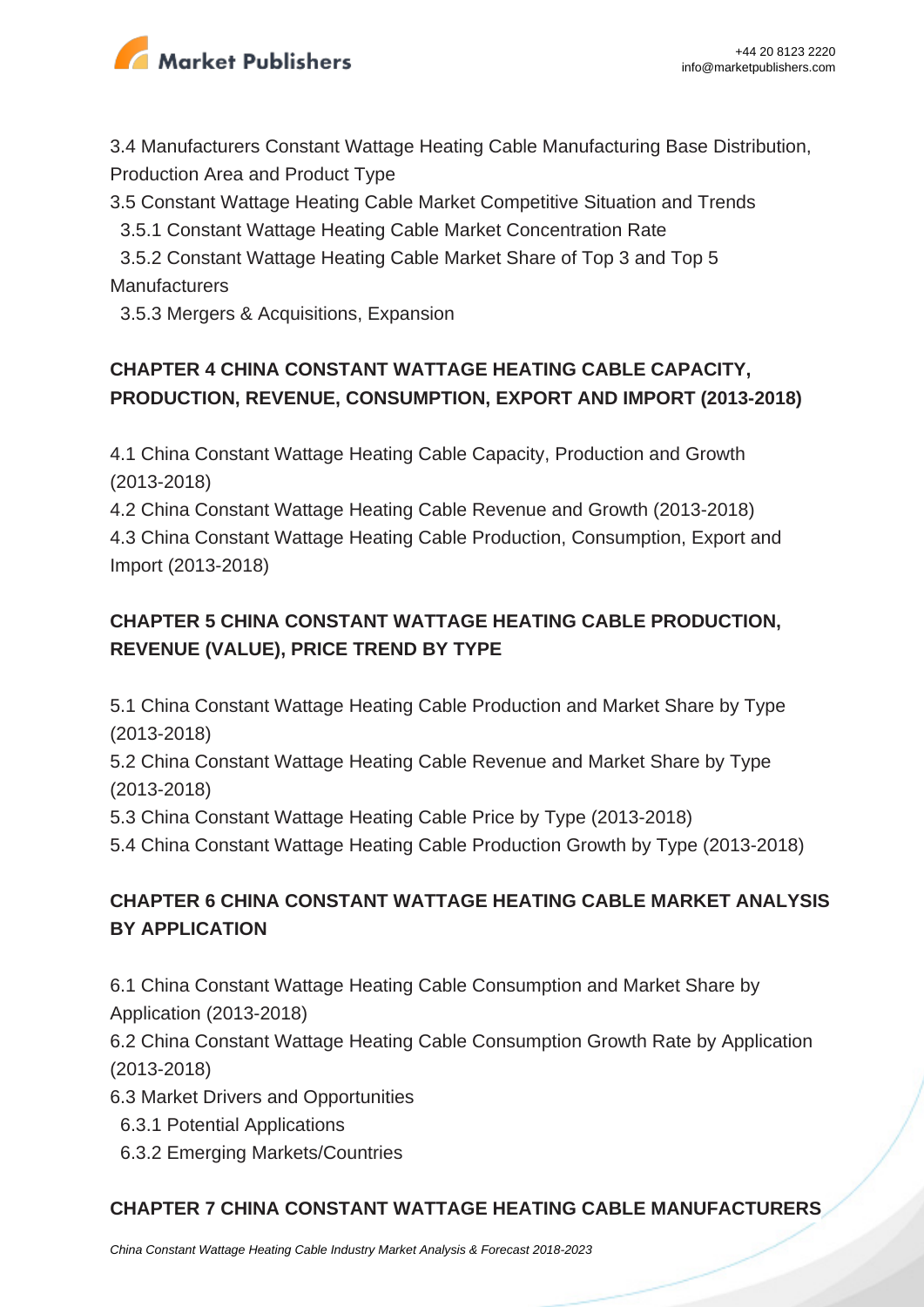

#### **ANALYSIS**

#### 7.1 Technitrace

- 7.1.1 Company Basic Information, Manufacturing Base and Competitors
- 7.1.2 Product Type, Application and Specification
- 7.1.3 Production, Revenue, Price and Gross Margin (2013-2018)
- 7.1.4 Business Overview

7.2 Chromalox

- 7.2.1 Company Basic Information, Manufacturing Base and Competitors
- 7.2.2 Product Type, Application and Specification
- 7.2.3 Production, Revenue, Price and Gross Margin (2013-2018)
- 7.2.4 Business Overview
- 7.3 Pentair (Raychem)
	- 7.3.1 Company Basic Information, Manufacturing Base and Competitors
	- 7.3.2 Product Type, Application and Specification
	- 7.3.3 Production, Revenue, Price and Gross Margin (2013-2018)
- 7.3.4 Business Overview

#### 7.4 BriskHeat

- 7.4.1 Company Basic Information, Manufacturing Base and Competitors
- 7.4.2 Product Type, Application and Specification
- 7.4.3 Production, Revenue, Price and Gross Margin (2013-2018)
- 7.4.4 Business Overview
- 7.5 YOUNG CHANG (YC)
	- 7.5.1 Company Basic Information, Manufacturing Base and Competitors
	- 7.5.2 Product Type, Application and Specification
	- 7.5.3 Production, Revenue, Price and Gross Margin (2013-2018)
- 7.5.4 Business Overview

#### 7.6 FLEXELEC

- 7.6.1 Company Basic Information, Manufacturing Base and Competitors
- 7.6.2 Product Type, Application and Specification
- 7.6.3 Production, Revenue, Price and Gross Margin (2013-2018)
- 7.6.4 Business Overview
- 7.7 Thermon
	- 7.7.1 Company Basic Information, Manufacturing Base and Competitors
	- 7.7.2 Product Type, Application and Specification
	- 7.7.3 Production, Revenue, Price and Gross Margin (2013-2018)
	- 7.7.4 Business Overview

7.8 eltherm GmbH

7.8.1 Company Basic Information, Manufacturing Base and Competitors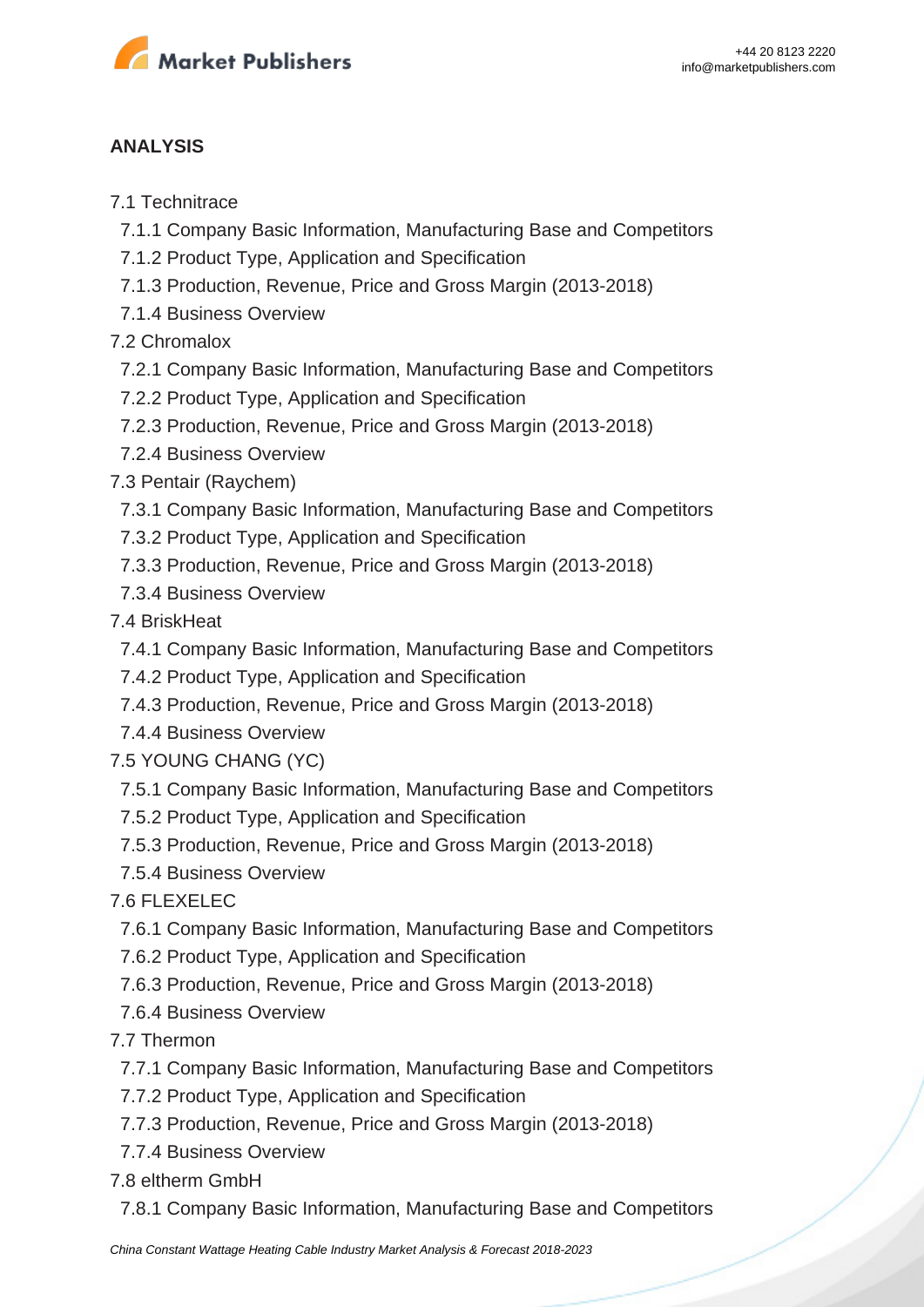

- 7.8.2 Product Type, Application and Specification
- 7.8.3 Production, Revenue, Price and Gross Margin (2013-2018)
- 7.8.4 Business Overview
- 7.9 Heat Trace Limited
	- 7.9.1 Company Basic Information, Manufacturing Base and Competitors
- 7.9.2 Product Type, Application and Specification
- 7.9.3 Production, Revenue, Price and Gross Margin (2013-2018)
- 7.9.4 Business Overview

# **CHAPTER 8 CONSTANT WATTAGE HEATING CABLE MANUFACTURING COST ANALYSIS**

- 8.1 Constant Wattage Heating Cable Key Raw Materials Analysis
- 8.1.1 Key Raw Materials
- 8.1.2 Price Trend of Key Raw Materials
- 8.1.3 Key Suppliers of Raw Materials
- 8.1.4 Market Concentration Rate of Raw Materials
- 8.2 Proportion of Manufacturing Cost Structure
	- 8.2.1 Raw Materials
	- 8.2.2 Labor Cost
	- 8.2.3 Manufacturing Expenses
- 8.3 Manufacturing Process Analysis of Constant Wattage Heating Cable

### **CHAPTER 9 INDUSTRIAL CHAIN, SOURCING STRATEGY AND DOWNSTREAM BUYERS**

- 9.1 Constant Wattage Heating Cable Industrial Chain Analysis
- 9.2 Upstream Raw Materials Sourcing
- 9.3 Raw Materials Sources of Constant Wattage Heating Cable Major Manufacturers in 2016
- 9.4 Downstream Buyers

#### **CHAPTER 10 MARKETING STRATEGY ANALYSIS, DISTRIBUTORS/TRADERS**

- 10.1 Marketing Channel
	- 10.1.1 Direct Marketing
	- 10.1.2 Indirect Marketing
- 10.1.3 Marketing Channel Development Trend
- 10.2 Market Positioning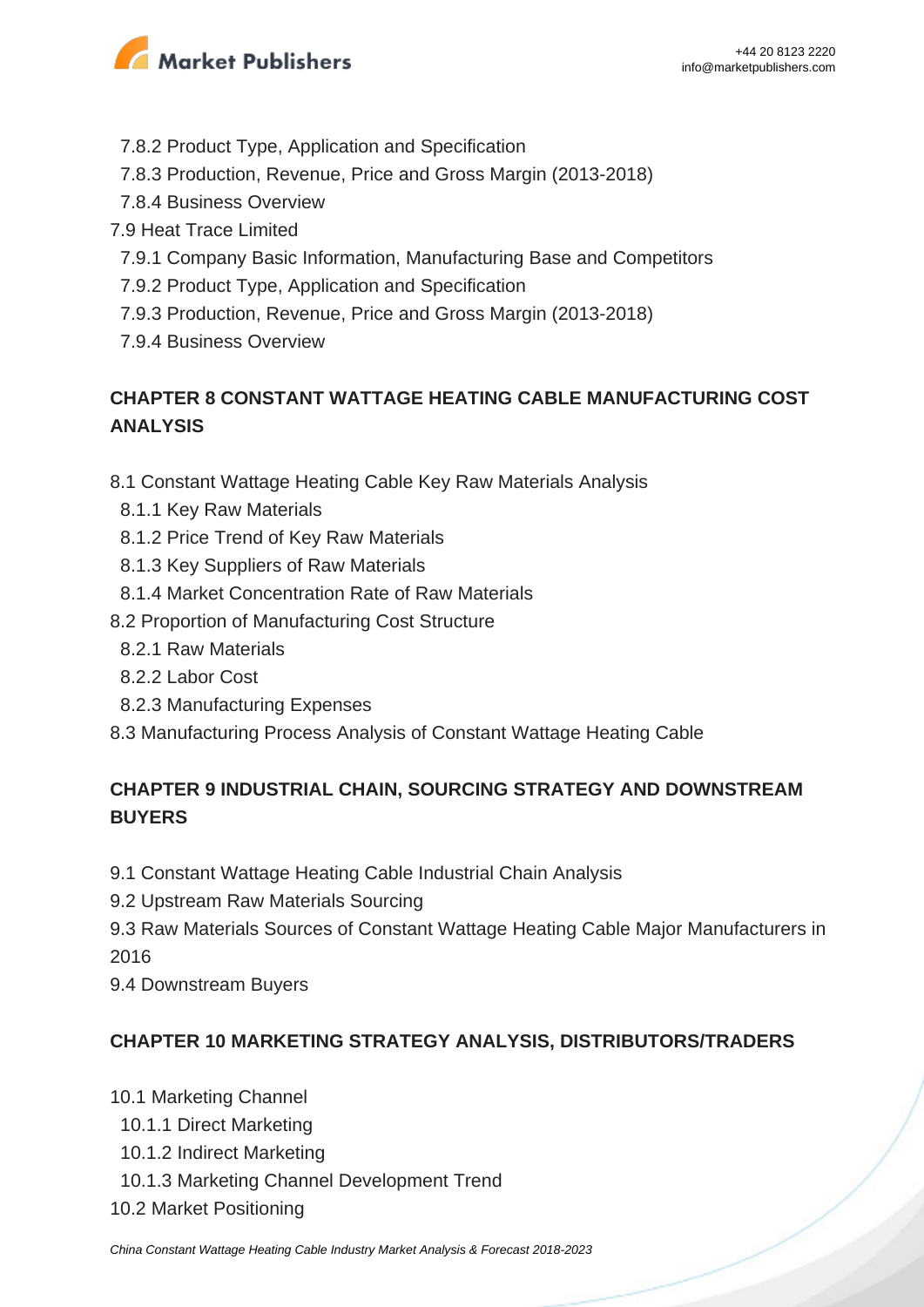

 10.2.1 Pricing Strategy 10.2.2 Brand Strategy 10.2.3 Target Client 10.3 Distributors/Traders List

#### **CHAPTER 11 MARKET EFFECT FACTORS ANALYSIS**

- 11.1 Technology Progress/Risk
- 11.1.1 Substitutes Threat
- 11.1.2 Technology Progress in Related Industry
- 11.2 Consumer Needs/Customer Preference Change
- 11.3 Economic/Political Environmental Change

# **CHAPTER 12 CHINA CONSTANT WATTAGE HEATING CABLE MARKET FORECAST (2018-2023)**

12.1 China Constant Wattage Heating Cable Production, Revenue Forecast (2018-2023)

12.2 China Constant Wattage Heating Cable Production, Consumption Forecast by Regions (2018-2023)

12.3 China Constant Wattage Heating Cable Production Forecast by Type (2018-2023) 12.4 China Constant Wattage Heating Cable Consumption Forecast by Application (2018-2023)

12.5 Constant Wattage Heating Cable Price Forecast (2018-2023)

#### **CHAPTER 13 APPENDIX**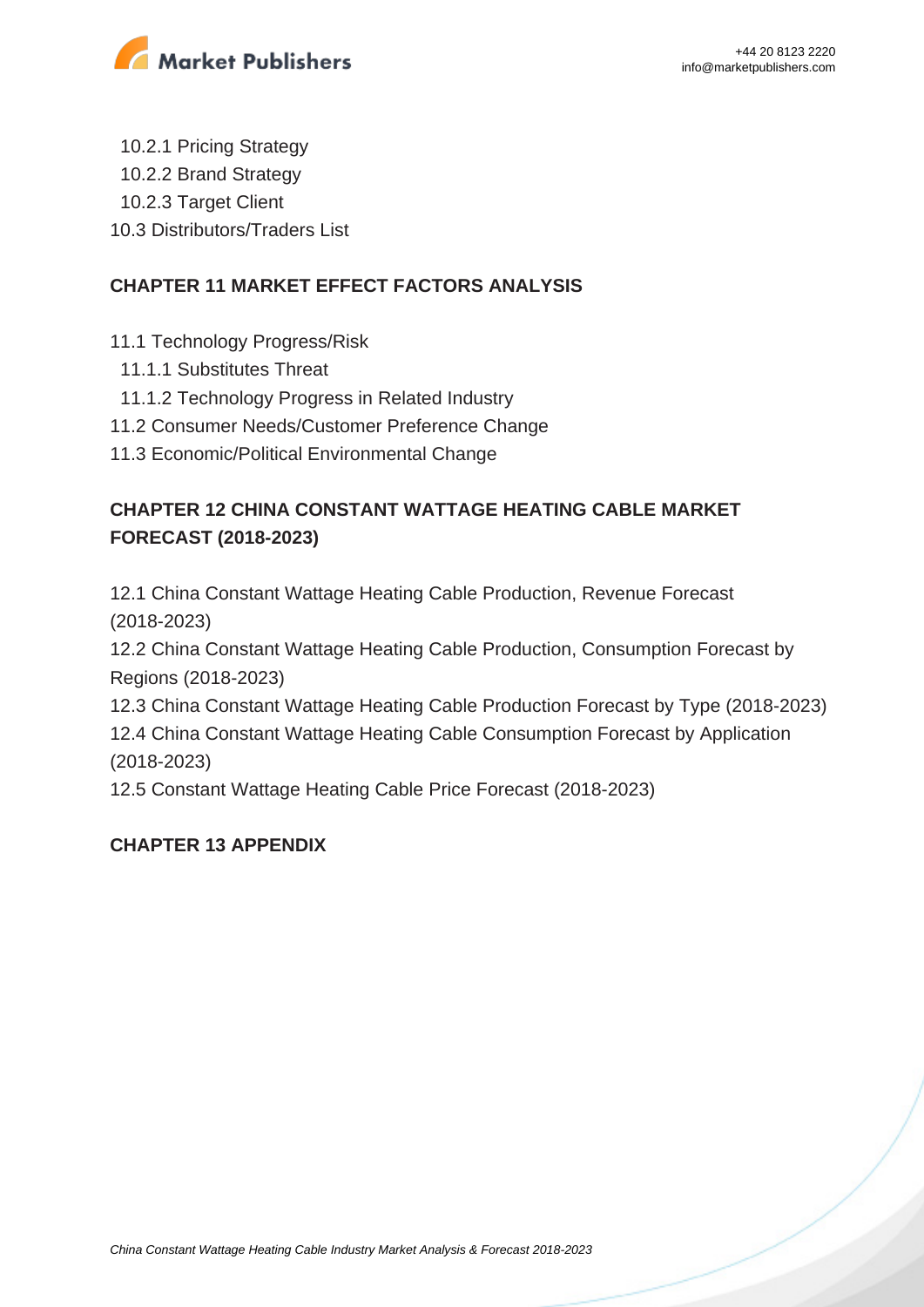

# **List Of Tables**

#### **LIST OF TABLES AND FIGURES**

Figure Picture of Constant Wattage Heating Cable

Figure China Production Market Share of Constant Wattage Heating Cable by Low Temperaturen 2017

Table Constant Wattage Heating Cable Consumption Market Share by Application in 2017

Figure China Constant Wattage Heating Cable Revenue (Million USD) and Growth Rate (2013-2023)

Table China Constant Wattage Heating Cable Capacity of Key Manufacturers (2016 and 2017)

Table China Constant Wattage Heating Cable Capacity Market Share of Key Manufacturers (2016 and 2017)

Figure China Constant Wattage Heating Cable Capacity of Key Manufacturers in 2016 Figure China Constant Wattage Heating Cable Capacity of Key Manufacturers in 2017 Table China Constant Wattage Heating Cable Production of Key Manufacturers (2016 and 2017)

Table China Constant Wattage Heating Cable Production Share by Manufacturers (2016 and 2017)

Figure 2015 Constant Wattage Heating Cable Production Share by Manufacturers Figure 2016 Constant Wattage Heating Cable Production Share by Manufacturers Table China Constant Wattage Heating Cable Revenue (Million USD) by Manufacturers (2016 and 2017)

Table China Constant Wattage Heating Cable Revenue Share by Manufacturers (2016 and 2017)

Table 2015 China Constant Wattage Heating Cable Revenue Share by Manufacturers Table 2016 China Constant Wattage Heating Cable Revenue Share by Manufacturers Table China Market Constant Wattage Heating Cable Average Price of Key Manufacturers (2016 and 2017)

Figure China Market Constant Wattage Heating Cable Average Price of Key Manufacturers in 2016

Table Manufacturers Constant Wattage Heating Cable Manufacturing Base Distribution and Sales Area

Table Manufacturers Constant Wattage Heating Cable Product Type

Figure Constant Wattage Heating Cable Market Share of Top 3 Manufacturers Figure Constant Wattage Heating Cable Market Share of Top 5 Manufacturers Table Church & Dwight Basic Information, Manufacturing Base, Sales Area and Its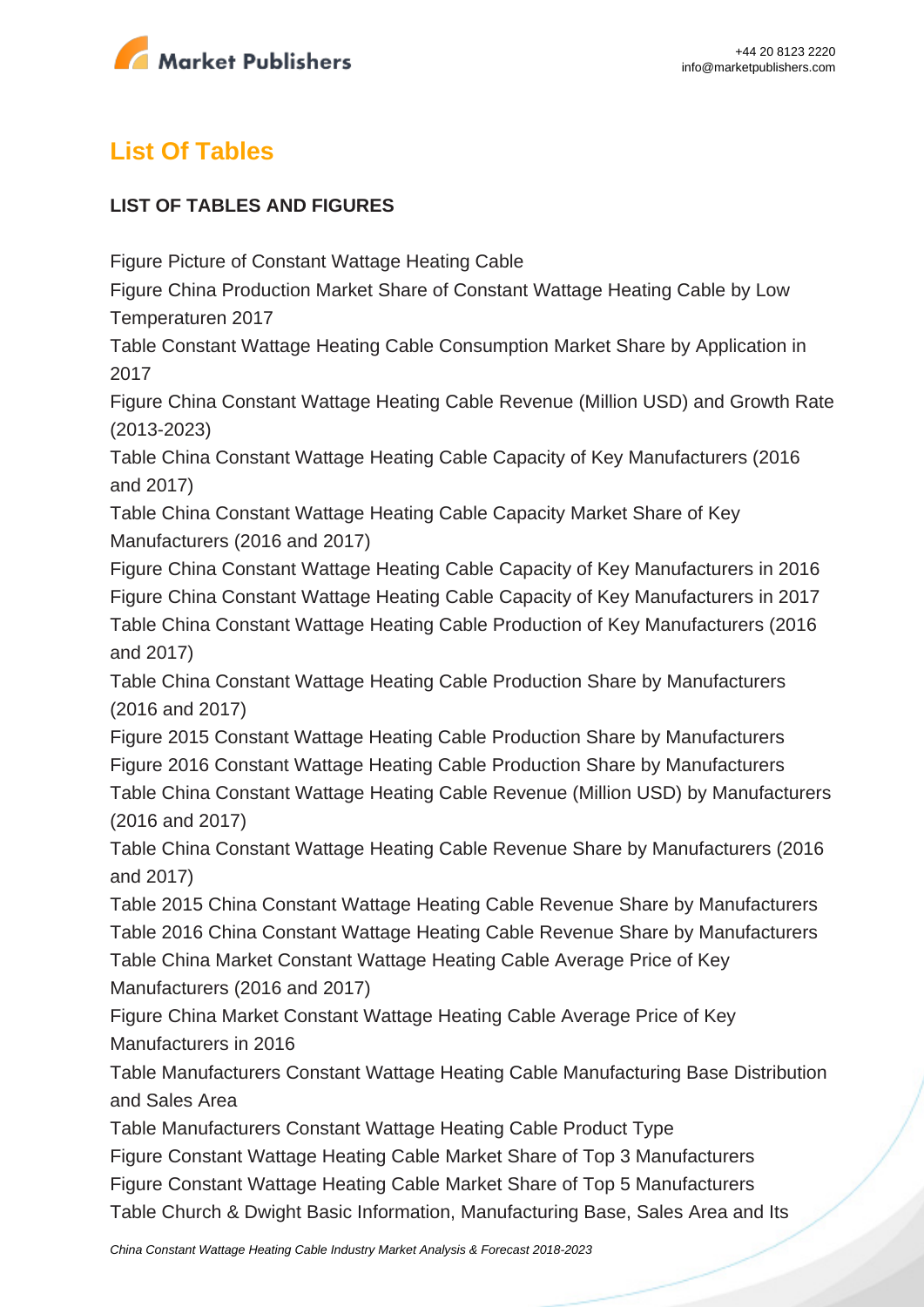

#### **Competitors**

Table Church & Dwight Constant Wattage Heating Cable Capacity, Production, Revenue, Price and Gross Margin (2013-2018)

Figure Church & Dwight Constant Wattage Heating Cable Market Share (2013-2018) Table Technitrace Basic Information, Manufacturing Base, Production Area and Its **Competitors** 

Table Technitrace Constant Wattage Heating Cable Production, Revenue, Price and Gross Margin (2013-2018)

Table Technitrace Constant Wattage Heating Cable Market Share (2013-2018) Table Chromalox Basic Information, Manufacturing Base, Production Area and Its **Competitors** 

Table Chromalox Constant Wattage Heating Cable Production, Revenue, Price and Gross Margin (2013-2018)

Table Chromalox Constant Wattage Heating Cable Market Share (2013-2018)

Table Pentair (Raychem) Basic Information, Manufacturing Base, Production Area and Its Competitors

Table Pentair (Raychem) Constant Wattage Heating Cable Production, Revenue, Price and Gross Margin (2013-2018)

Table Pentair (Raychem) Constant Wattage Heating Cable Market Share (2013-2018)

Table BriskHeat Basic Information, Manufacturing Base, Production Area and Its **Competitors** 

Table BriskHeat Constant Wattage Heating Cable Production, Revenue, Price and Gross Margin (2013-2018)

Table BriskHeat Constant Wattage Heating Cable Market Share (2013-2018) Table YOUNG CHANG (YC) Basic Information, Manufacturing Base, Production Area and Its Competitors

Table YOUNG CHANG (YC) Constant Wattage Heating Cable Production, Revenue, Price and Gross Margin (2013-2018)

Table YOUNG CHANG (YC) Constant Wattage Heating Cable Market Share (2013-2018)

Table FLEXELEC Basic Information, Manufacturing Base, Production Area and Its **Competitors** 

Table FLEXELEC Constant Wattage Heating Cable Production, Revenue, Price and Gross Margin (2013-2018)

Table FLEXELEC Constant Wattage Heating Cable Market Share (2013-2018) Table Thermon Basic Information, Manufacturing Base, Production Area and Its

**Competitors** 

Table Thermon Constant Wattage Heating Cable Production, Revenue, Price and Gross Margin (2013-2018)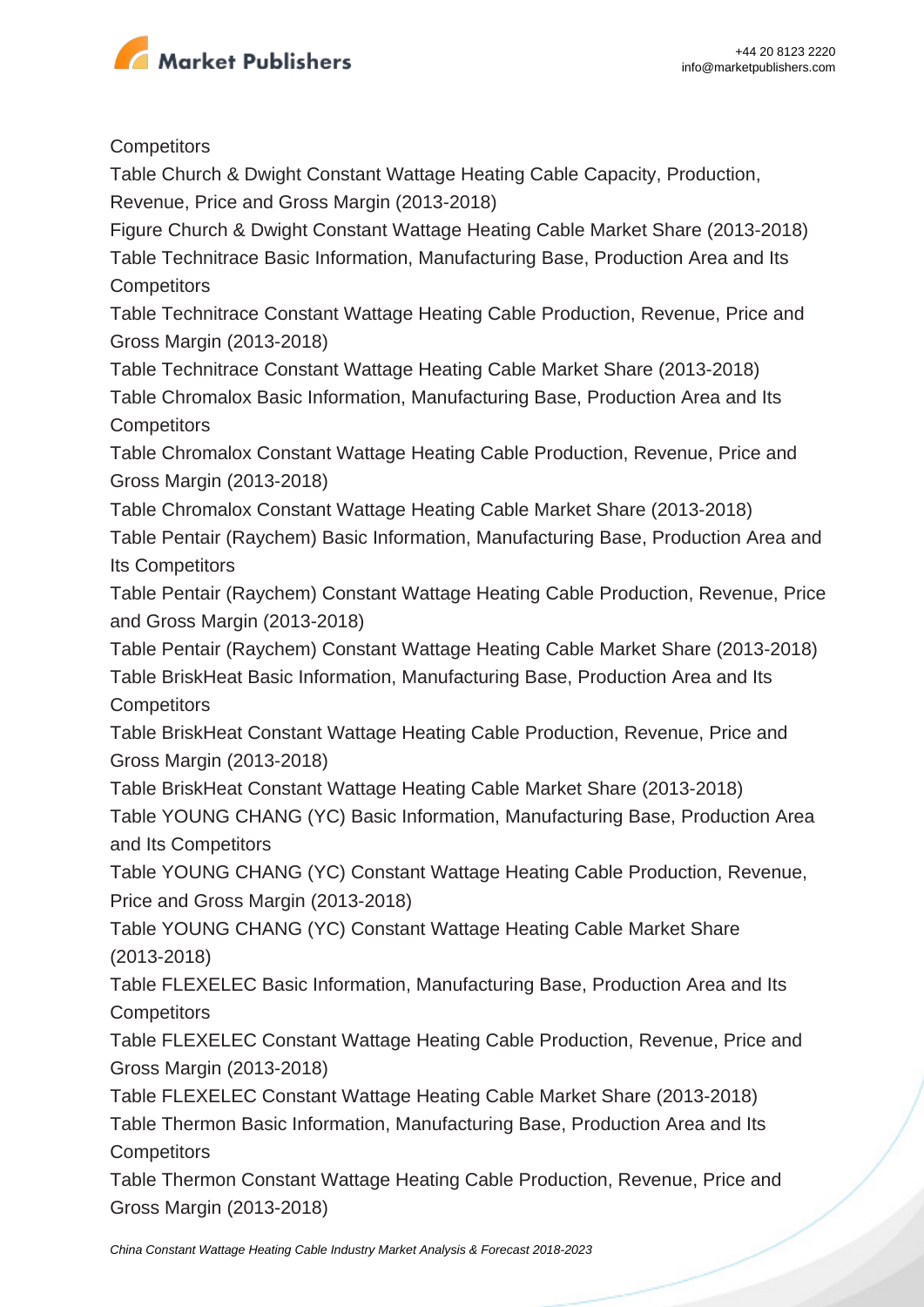

Table Thermon Constant Wattage Heating Cable Market Share (2013-2018) Table eltherm GmbH Basic Information, Manufacturing Base, Production Area and Its **Competitors** 

Table eltherm GmbH Constant Wattage Heating Cable Production, Revenue, Price and Gross Margin (2013-2018)

Table eltherm GmbH Constant Wattage Heating Cable Market Share (2013-2018) Table Heat Trace Limited Basic Information, Manufacturing Base, Production Area and Its Competitors

Table Heat Trace Limited Constant Wattage Heating Cable Production, Revenue, Price and Gross Margin (2013-2018)

Table Heat Trace Limited Constant Wattage Heating Cable Market Share (2013-2018) Figure Production Revenue Share of Constant Wattage Heating Cable by Type (2013-2018)

Figure 2015 Revenue Market Share of Constant Wattage Heating Cable by Type Table China Constant Wattage Heating Cable Price by Type (2013-2018)

Figure China Constant Wattage Heating Cable Production Growth by Type (2013-2018)

Table China Constant Wattage Heating Cable Consumption by Application (2013-2018) Table China Constant Wattage Heating Cable Consumption Market Share by

Application (2013-2018)

Figure China Constant Wattage Heating Cable Consumption Market Share by Application in 2016

Table China Constant Wattage Heating Cable Consumption Growth Rate by Application (2013-2018)

Figure China Constant Wattage Heating Cable Consumption Growth Rate by Application (2013-2018)

Table Production Base and Market Concentration Rate of Raw Material

Figure Price Trend of Key Raw Materials

Table Key Suppliers of Raw Materials

Figure Manufacturing Cost Structure of Constant Wattage Heating Cable

Figure Manufacturing Process Analysis of Constant Wattage Heating Cable

Figure Constant Wattage Heating Cable Industrial Chain Analysis

Table Raw Materials Sources of Constant Wattage Heating Cable Major Manufacturers in 2016

Table Major Buyers of Constant Wattage Heating Cable

Table Distributors/Traders List

Figure China Constant Wattage Heating Cable Capacity, Production and Growth Rate Forecast (2018-2023)

Figure China Constant Wattage Heating Cable Revenue and Growth Rate Forecast (2018-2023)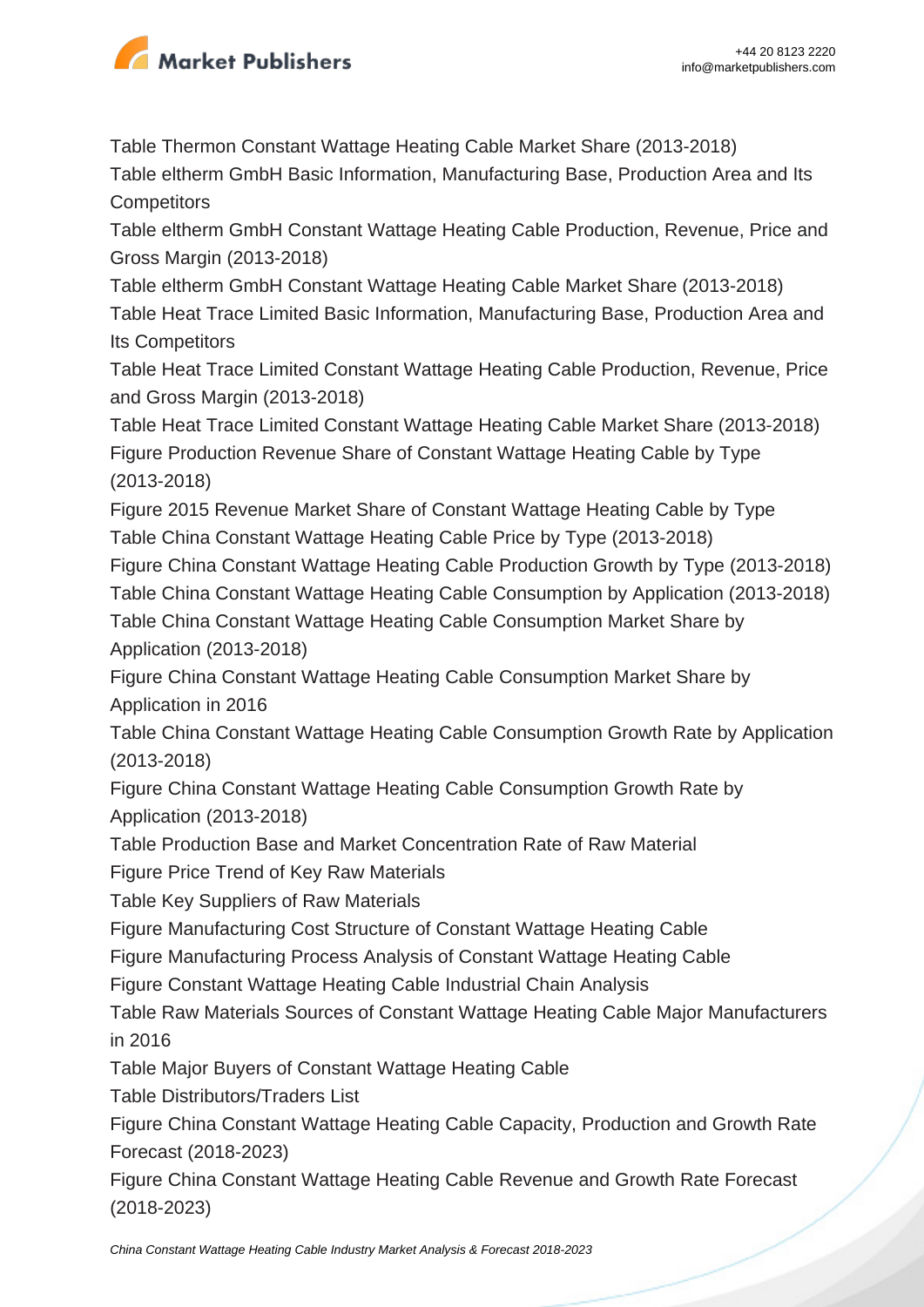

Table China Constant Wattage Heating Cable Production, Import, Export and Consumption Forecast (2018-2023)

Table China Constant Wattage Heating Cable Production Forecast by Type (2018-2023)

Table China Constant Wattage Heating Cable Consumption Forecast by Application (2018-2023)

#### **COMPANIES MENTIONED**

Technitrace Chromalox Pentair (Raychem) BriskHeat YOUNG CHANG (YC) FLEXELEC Thermon eltherm GmbH Heat Trace Limited